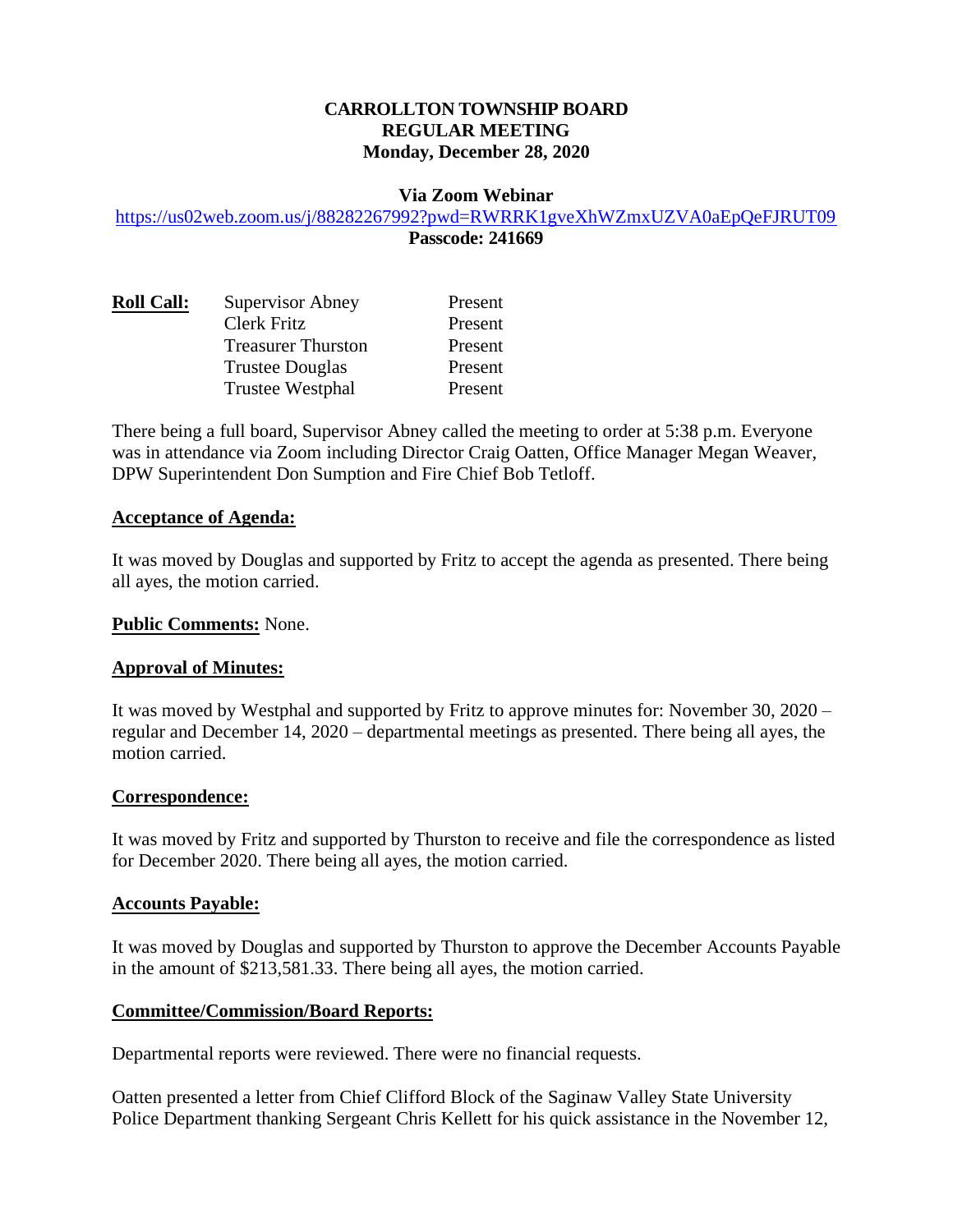2020 incident on campus. A suicidal employee armed with a handgun had barricaded himself in the Science West building. Unfortunately, after several hours, the incident ended with the subject dying by suicide. Sgt. Kellett's knowledge of the University was a great asset as other agencies arrived on location and Chief Block was thankful for the professionalism and selflessness displayed by Kellett and all of those who responded.

## **Pending Business:**

Weaver reported a total of \$81,858.76 owing in delinquent water/sewer bills. She also informed the board that Public Act 252 of 2020 was signed into the law by the Governor which does not allow the disconnection of a public water supply to any occupied residence due to nonpayment through March 31, 2021. Discussion followed.

Oatten reported that he had still not received a response reference the proposed designated assessor contract with Saginaw County. He would keep the board updated.

## **New Business:**

It was moved by Abney and supported by Westphal to reappoint to the Board of Review: Greg Dupuis, Paul Steinke and David Morley with terms ending 12/31/2022. There being all ayes, the motion carried.

It was moved by Douglas and supported by Fritz to reappoint to the Planning Commission: Tim Gnatkowski and David Brushaber with terms ending 12/31/2023. It was noted that Gnatkowski's membership on the Zoning Board of Appeals as a representative of the Planning Commission would also be renewed through 12/31/2023. There being all ayes, the motion carried.

It was moved by Abney and supported by Thurston to adopt Resolution #2020-11 permitting the delay of property tax payments without penalty until March 1, 2021 for those that file a Homestead Property Tax Credit Claim by February 16, 2021 (copy attached).

| Roll call: | Abney    | Yes |
|------------|----------|-----|
|            | Thurston | Yes |
|            | Douglas  | Yes |
|            | Westphal | Yes |
|            | Fritz    | Yes |

There being all ayes, the resolution was adopted.

Oatten reviewed the timeline for the preparation of the Fiscal Year 2021-2022 budgets.

### **Public Comments:** None.

# **Director Comments/Updates:**

Oatten stated that Spicer Group had submitted the application for the Drinking Water Asset Management (DWAM) Grant on behalf of Carrollton Township. He said that a second grant was going to be available for the replacement of lead water lines. He would keep the board informed.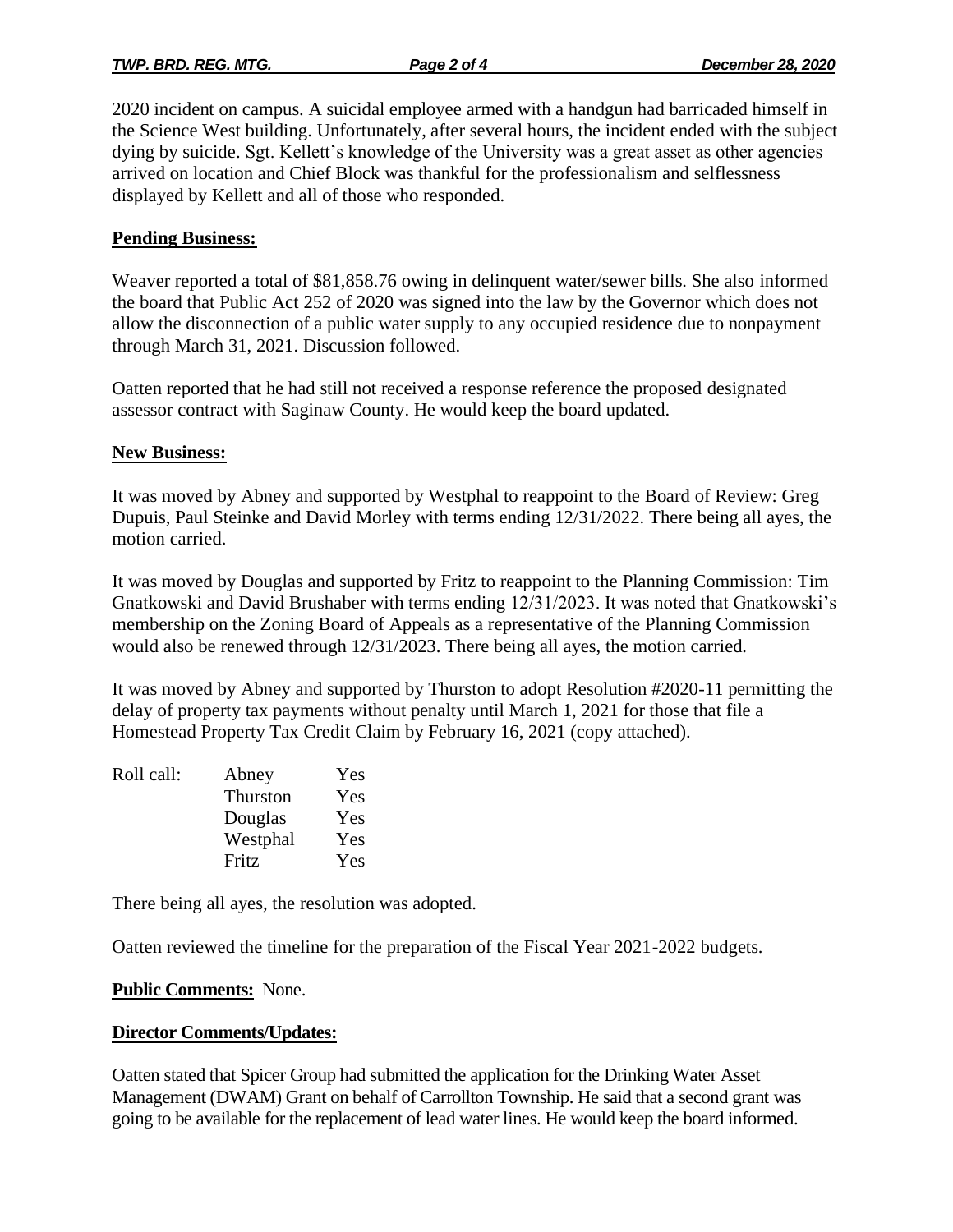Oatten stated that the current MDHHS Epidemic Order was extended to January 15, 2021 and he planned on keeping the Township Office closed to public walk ins until then. Discussion followed. It was board consensus to keep the office closed to the public.

Weaver stated that her staff remained on a rotation for working in the office and working remotely from home. There was great communication, and she was proud of her staff for being so flexible and accommodating to the residents as the office remained closed to the public.

# **Board Comments:**

Westphal asked everyone to stay safe and wished them a Happy New Year.

Douglas thanked everyone for their support in the Lions Food Drive. He asked Oatten if the parking survey was completed. Oatten stated that he would put together the survey responses for the next board meeting.

Douglas asked Weaver if she had heard any updates on the water millage collection refund. Weaver was still waiting for a response from the County Public Works office. She would keep trying.

Fritz stated how thankful he was for all the employees and appointed officials that make Carrollton Township run smoothly. Fritz also commented on Sherman Park (in reference to the drain special assessment that the Township recently paid) and whether it was necessary to keep the park. He asked about the lot for sale at the corner of Schust and Mapleridge and whether something could be developed there. Oatten stated that the price tag was too high, and he was more focused on the lot purchased by the Township across the street for the development of the Iron Belle Trailhead.

Abney suggested having the playground equipment at Sherman Park relocated to the property designated for the Iron Belle Trailhead. Discussion followed.

Abney asked if the water millage collection refunds could be applied to residents' delinquent water/sewer accounts. Weaver responded no. Abney discussed sending letters to those that are getting the millage refund suggesting they use the funds to pay their water/sewer bill. Discussion followed.

Abney wished everyone a Happy New Year and thanked everyone for their hard work in 2020.

# **Adjournment:**

It was moved by Westphal and supported by Fritz to adjourn. There being all ayes, the meeting adjourned at 6:35 p.m.

Respectfully submitted,

Jerry W. Fritz, Clerk